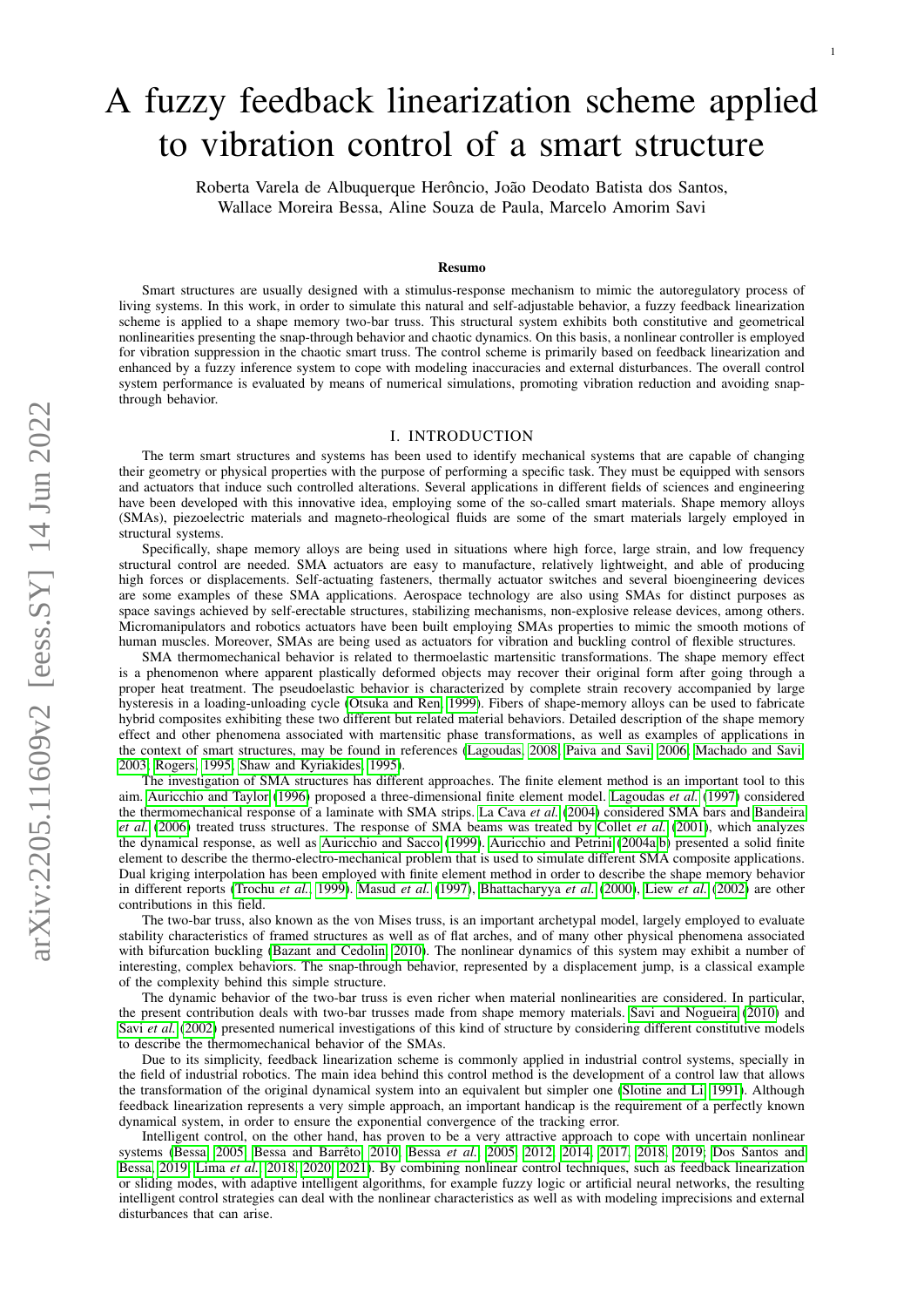On this basis, much effort has been made to combine feedback linearization with intelligent algorithms in order to improve the trajectory tracking of uncertain nonlinear systems. On this basis, in order to enhance the tracking performance, [Tanaka](#page-7-5) *et al.* [\(2013\)](#page-7-5) used a fuzzy inference system with the state variables in the premise of the rules to approximate the unknown system dynamics. However, the adoption of all state variables in the premise of the rules is a drawback of this approach. As for instance, for higher-order systems the number of fuzzy sets and fuzzy rules becomes incredibly large, which compromises the applicability of this technique.

In this work, to reduce the number of fuzzy sets and rules and consequently simplify the design process, only on variable (an error measure) instead of the state variables, is adopted in the premise of the fuzzy rules. A polynomial constitutive model is assumed to describe the behavior of the shape memory bars. Although this model is simple and does not present a proper description of the hysteretic behavior, it can qualitatively represent the general SMA behavior. This system has a rich dynamic response and can easily reach a chaotic behavior even at moderate loads and frequencies (Savi *[et al.](#page-7-3)*, [2002\)](#page-7-3). Numerical simulations are carried out in order to demonstrate the control system performance.

The main goal is the vibration reduction, avoiding some critical responses as snap-through behavior. A linear actuator is employed to help this control procedure and therefore, the SMA actuation is not employed for the control purposes. In this regard, we are investigating an SMA structure that needs an appropriate control using external actuators. It is important to highlight that SMA properties are being used to achieve other goals than control. This situation is common in distinct applications that include aerospace systems as self-erectable structures.

## II. DYNAMIC MODEL

<span id="page-1-0"></span>The two-bar truss is depicted in Figure [1.](#page-1-0) This plane, framed structure, is formed by two identical bars, free to rotate around their supports and at the joint.



Figura 1: Two-bar truss (von Mises truss).

In the present investigation, we consider a shape memory two-bar truss where each bar presents the shape memory and pseudoelastic effects. The two identical bars have length L and cross-sectional area A. They form an angle  $\varphi$  with a horizontal line and are free to rotate around their supports and at the joint, but only on the plane formed by the two bars (Figure [1\)](#page-1-0). The critical Euler load of both bars is assumed to be sufficiently large so that buckling will not occur in the simulations reported here.

We further assume that the structure's mass is entirely concentrated at the junction between the two bars. Hence, the structure is divided into segments without mass, connected by nodes with lumped mass that is determined by static considerations. We consider only symmetric motions of the system, which implies that the concentrated mass,  $m$ , can only move vertically. The symmetric, vertical displacement is denoted by  $X$ . Under these assumptions, the dynamic behavior is expressed through the following equation of motion

<span id="page-1-2"></span>
$$
-2F\sin\varphi - c\dot{X} + P = m\ddot{X}
$$
 (1)

where F is the force on each bar, P is an external force and  $c\dot{x}$  is a linear viscous damping term used to represent all dissipation mechanisms.

There are several works dedicated to the constitutive description of the thermomechanical behavior of shape memory alloys [\(Lagoudas, 2008;](#page-6-1) [Paiva and Savi, 2006\)](#page-6-2). In this article, we employ polynomial constitutive model to describe the thermomechanical behavior of the SMA bars [\(Falk, 1980;](#page-6-29) [Muller, 1991\)](#page-6-30). Despite the simplicity of this model, it allows an appropriate qualitative description of the dynamical response of the system. Its major drawback is the hysteresis description. In this regard, for control purposes, it should be appropriate with robust controllers that could deal with unmodelled dynamics. Here, dissipation process is represented by an equivalent viscous damping term.

Polynomial model is concerned with one-dimensional media employing a sixth degree polynomial free energy function in terms of the uniaxial strain,  $\varepsilon$ . The form of the free energy is chosen in such a way that its minima and maxima are respectively associated with the stability and instability of each phase of the SMA. As it is usual in one-dimensional models proposed for SMAs [\(Savi and Braga, 1993\)](#page-7-6), three phases are considered: austenite (A) and two variants of martensite (M+, M-). Hence, the free energy is chosen such that for high temperatures it has only one minimum at vanishing strain, representing the equilibrium of the austenitic phase. At low temperatures, martensite is stable, and the free energy must have two minima at non-vanishing strains. At intermediate temperatures, the free energy must have equilibrium points corresponding to both phases. Under these restrictions, the uniaxial stress,  $\sigma$ , is a fifth-degree polynomial of the strain [\(Savi and Braga, 1993\)](#page-7-6), i.e.

<span id="page-1-1"></span>
$$
\sigma = a_1(T - T_M)\varepsilon - a_2\varepsilon^3 + a_3\varepsilon^5 \tag{2}
$$

where  $a_1$ ,  $a_2$  and  $a_3$  are material constants, and T the temperature, while  $T_M$  is the temperature below which the martensitic phase is stable. If  $T_A$  is defined as the temperature above which austenite is stable, and the free energy has only one minimum at zero strain, it is possible to write the following condition,

$$
T_A = T_M + \frac{1}{4} \frac{a_2^2}{a_1 a_3} \tag{3}
$$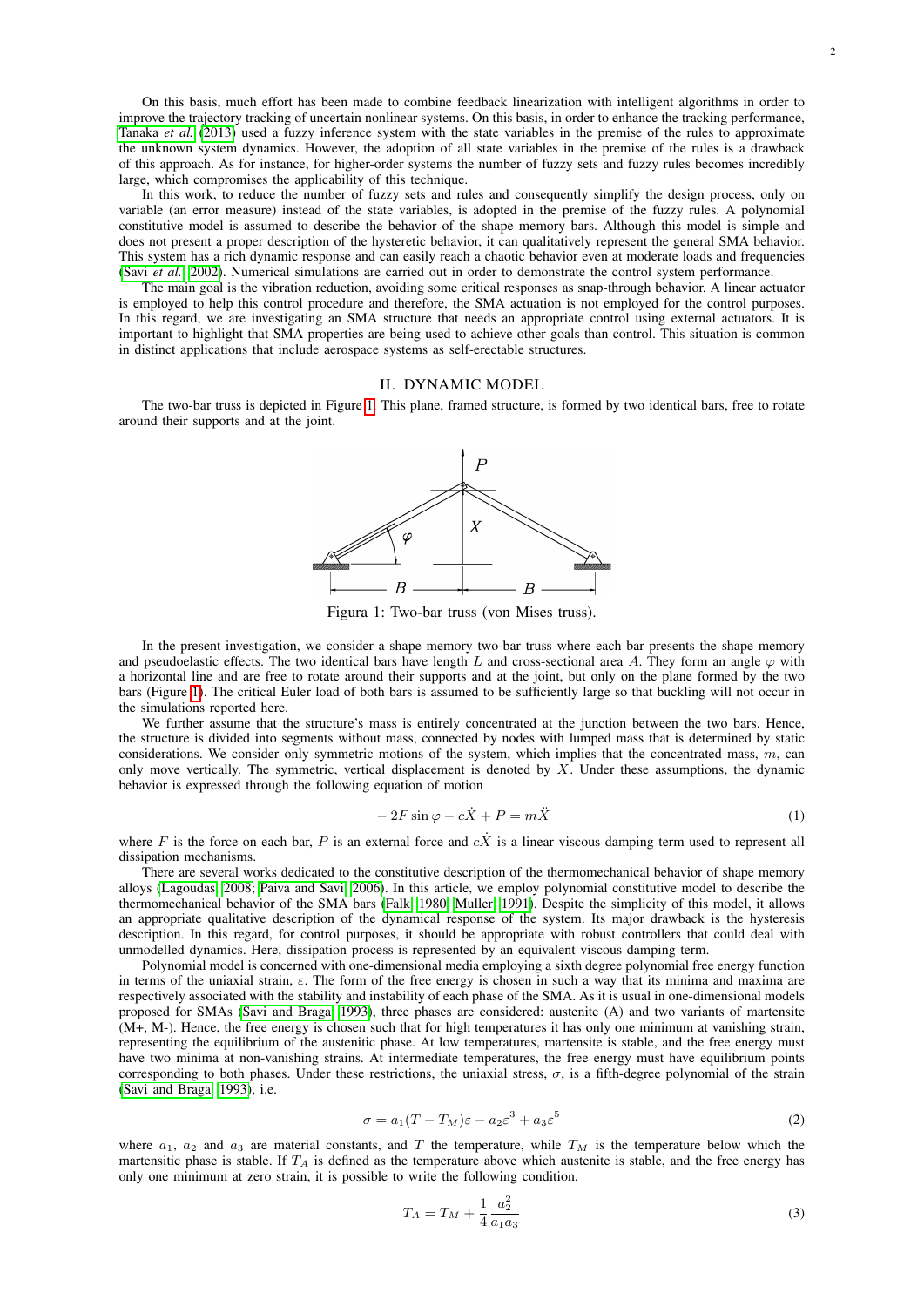Therefore, the constant  $a_3$  may be expressed in terms of other constants of the material. Now, the following strain definition is considered,

<span id="page-2-0"></span>
$$
\varepsilon = \frac{L}{L_0} - 1 = \frac{\cos \varphi_0}{\cos \varphi} - 1\tag{4}
$$

with  $L_0$  and  $\varphi_0$  representing the nominal values of L and  $\varphi$ , respectively.

At this point, we can use the constitutive equation [\(2\)](#page-1-1) together with kinematic equation [\(4\)](#page-2-0) into the equation of motion [\(1\)](#page-1-2), obtaining the governing equation of the SMA two-bar truss:

$$
m\ddot{X} + c\dot{X} + \frac{2A}{L_0} X \Big\{ [a_1(T - T_M) - 3a_2 + 5a_3] + [-a_1(T - T_M) + a_2 - a_3] L_0 (X^2 + B^2)^{-1/2} +
$$
  
+  $[3a_2 - 10a_3] \frac{1}{L_0} (X^2 + B^2)^{1/2} + [-a_2 + 10a_3] \frac{1}{L_0^2} (X^2 + B^2) +$   
-  $\frac{5a_3}{L_0^3} (X^2 + B^2)^{3/2} + \frac{a_3}{L_0^4} (X^2 + B^2)^2 \Big\} = P(t)$  (5)

<span id="page-2-1"></span>where  $B$  is the horizontal projection of each truss bar (Figure [1\)](#page-1-0).

Considering a periodic excitation  $P = P_0 \sin(\omega t)$ , equation [\(5\)](#page-2-1) may be written in non-dimensional form as

$$
x' = y
$$
  
\n
$$
y' = \gamma \sin(\Omega \tau) - \xi y + x \{-[(\theta - 1) - 3\alpha_2 + 5\alpha_3] +
$$
  
\n
$$
+ [(\theta - 1) - \alpha_2 + \alpha_3](x^2 + b^2)^{-1/2} - [3\alpha_2 - 10\alpha_3](x^2 + b^2)^{1/2} +
$$
  
\n
$$
+ [-\alpha_2 + 10\alpha_3](x^2 + b^2) + 5\alpha_3(x^2 + b^2)^{3/2} - \alpha_3(x^2 + b^2)^2 \}
$$
\n(6)

<span id="page-2-6"></span>where  $\xi$  is a non-dimensional viscous damping coefficient. The dissipation due to hysteretic effect may be considered by assuming an equivalent viscous damping related to this parameter. Moreover, the following non-dimensional parameters are considered:

$$
x = \frac{X}{L}, \quad \gamma = \frac{P_0}{mL_0\omega_0^2}, \quad \omega_0^2 = \frac{2Aa_1T_M}{mL_0}, \quad \Omega = \frac{\omega}{\omega_0}, \quad \tau = \omega_0 t,
$$
  

$$
\theta = \frac{T}{T_M}, \quad \alpha_2 = \frac{a_2}{a_1T_M}, \quad \alpha_3 = \frac{a_3}{a_1T_M}, \quad b = \frac{B}{L_0} \text{ and } (\cdot)' = \frac{d(\cdot)}{d\tau}
$$
  
III. CONTROLLER DESIGN

# *A. Feedback linearization*

Consider a class of  $n<sup>th</sup>$ -order nonlinear systems:

<span id="page-2-3"></span>
$$
x^{(n)} = f(\mathbf{x}, t) + b(\mathbf{x}, t)u + d
$$
\n<sup>(7)</sup>

where u is the control input, the scalar variable x is the output of interest,  $x^{(n)}$  is the n-th time derivative of x,  $\mathbf{x} = [x, \dot{x}, \dots, x^{(n-1)}]$  is the system state vector,  $f, b : \mathbb{R}^n \to \mathbb{R}$  are both nonlinear functions and d is assumed to represent all uncertainties and unmodeled dynamics regarding system dynamics, as well as any external disturbance that can arise.

In respect of the disturbance-like term  $d$ , the following assumption will be made:

<span id="page-2-4"></span>**Assumption 1.** *The disturbance* d *is unknown but continuous and bounded, i.e.*  $|d| < \delta$ *.* 

Let us now define an appropriate control law based on conventional feedback linearization scheme that ensures the tracking of a desired trajectory  $\mathbf{x}_d = [x_d, \dot{x}_d, \dots, x_d^{(n-1)}]$ , *i.e.* the controller should assure that  $\tilde{\mathbf{x}} \to 0$  as  $t \to \infty$ , where  $\tilde{\mathbf{x}} = \mathbf{x} - \mathbf{x}_d = [\tilde{x}, \dot{\tilde{x}}, \dots, \tilde{x}^{(n-1)}]$  is the related tracking error.

On this basis, assuming that the state vector  $x$  is available to be measured and system dynamics is perfectly known, *i. e.* there is no modeling imprecision nor external disturbance  $(d = 0)$  and the functions f and b are well known, with  $|b(\mathbf{x}, t)| > 0$ , the following control law:

<span id="page-2-2"></span>
$$
u = b^{-1}(-f + x_d^{(n)} - k_0 \tilde{x} - k_1 \dot{\tilde{x}} - \dots - k_{n-1} \tilde{x}^{(n-1)})
$$
\n(8)

guarantees that  $\mathbf{x} \to \mathbf{x}_d$  as  $t \to \infty$ , if the coefficients  $k_i$   $(i = 0, 2, \dots, n-1)$  make the polynomial  $p^n + k_{n-1}p^{n-1}$  +  $+ k_0$  a Hurwitz polynomial [\(Slotine and Li, 1991\)](#page-7-4).

The convergence of the closed-loop system could be easily established by substituting the control law [\(8\)](#page-2-2) in the nonlinear system [\(7\)](#page-2-3). The resulting dynamical system could be rewritten by means of the tracking error:

$$
\tilde{x}^{(n)} + k_{n-1}\tilde{x}^{(n-1)} + \ldots + k_1\dot{\tilde{x}} + k_0\tilde{x} = 0
$$
\n(9)

where the related characteristic polynomial is Hurwitz.

The characteristic polynomial could be assured to be Hurwitz by defining  $\mathbf{k}^T \tilde{\mathbf{x}} = k_{n-1} \tilde{x}^{(n-1)} + \ldots + k_1 \tilde{x} + k_0 \tilde{x}$ , where  $\mathbf{k} = [c_0 \lambda^n, c_1 \lambda^{n-1}, \dots, c_{n-1} \lambda], \lambda$  is a strictly positive constant and  $c_i$  states for binomial coefficients, *i.e.* 

<span id="page-2-5"></span>
$$
c_i = \binom{n}{i} = \frac{n!}{(n-i)! \, i!}, \quad i = 0, 1, \dots, n-1 \tag{10}
$$

Since in real-world applications the nonlinear system [\(7\)](#page-2-3) is often not perfectly known, the control law [\(8\)](#page-2-2) based on conventional feedback linearization is not sufficient to ensure the exponential convergence of the tracking error to zero.

Thus, we propose the adoption of fuzzy inference system within the control law, in order to compensate for  $d$  and to enhance the feedback linearization controller.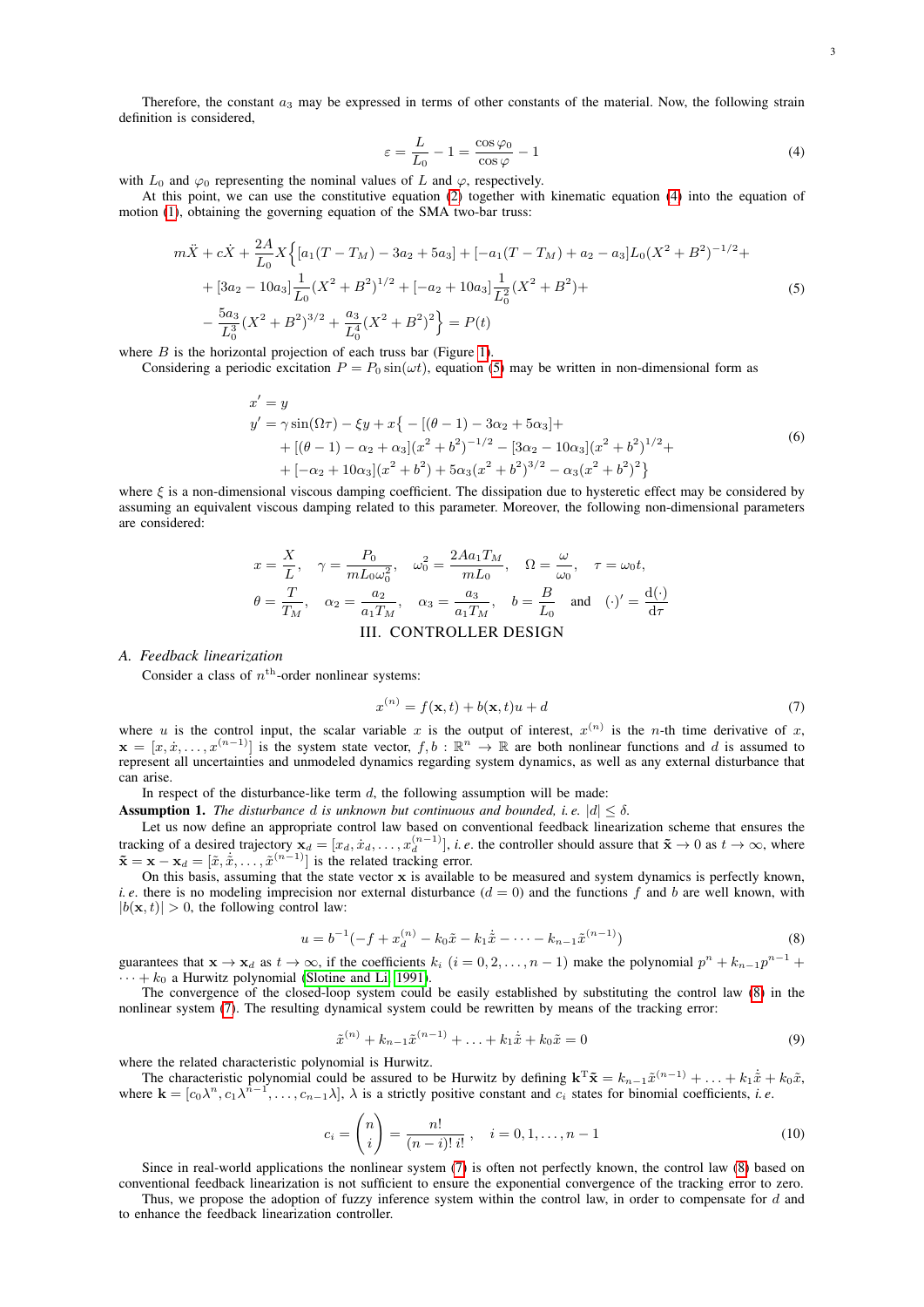#### *B. Fuzzy inference system*

Because of the possibility to express human experience in an algorithmic manner, fuzzy logic has been largely employed in the last decades to both control and identification of dynamical systems.

If s is 
$$
S_r
$$
 then  $\hat{d}_r = \hat{D}_r$  ;  $r = 1, 2, ..., N$ 

where  $s = k_{n-1}\tilde{x}^{(n-1)} + \ldots + k_1\dot{\tilde{x}} + k_0\tilde{x}$  represents a combined tracking error measure,  $S_r$  are fuzzy sets, whose membership functions could be properly chosen, and  $\hat{D}_r$  is the output value of each one of the N fuzzy rules.

At this point, it should be highlighted that the adoption of a combined tracking error measure s in the premise of the rules, instead of the state variables as in [\(Tanaka](#page-7-5) *et al.*, [2013\)](#page-7-5), leads to a smaller number of fuzzy sets and rules, which simplifies the design process. Considering that external disturbances are independent of the state variables, the choice of a combined tracking error measure s also seems to be more appropriate in this case.

Considering that each rule defines a numerical value as output  $\hat{D}_r$ , the final output  $\hat{d}$  can be computed by a weighted average:

<span id="page-3-0"></span>
$$
\hat{d}(s) = \hat{\mathbf{D}}^{\mathrm{T}} \mathbf{\Psi}(s) \tag{11}
$$

where,  $\hat{\mathbf{D}} = [\hat{D}_1, \hat{D}_2, \dots, \hat{D}_N]$  is the vector containing the attributed values  $\hat{D}_r$  to each rule  $r, \Psi(s) = [\psi_1(s), \psi_2(s), \dots, \psi_N(s)]$  $\psi_N(s)$  is a vector with components  $\psi_r(s) = w_r / \sum_{r=1}^N w_r$  and  $w_r$  is the firing strength of each rule.

## *C. Fuzzy feedback linearization*

Considering that fuzzy logic can perform universal approximation [\(Kosko, 1994\)](#page-6-31), we propose the adoption of a TSK fuzzy inference system within the feedback linearization controller to compensate for modeling inaccuracies and consequently enhance the trajectory tracking of uncertain nonlinear systems.

Therefore, the control law with the fuzzy compensation scheme can be stated as follows

<span id="page-3-1"></span>
$$
u = b^{-1}[-f + x_d^{(n)} - k_0 \tilde{x} - k_1 \dot{\tilde{x}} - \dots - k_{n-1} \tilde{x}^{(n-1)} - \hat{d}(s)]
$$
\n(12)

and the related closed-loop system is:

<span id="page-3-3"></span>
$$
\tilde{x}^{(n)} + k_{n-1}\tilde{x}^{(n-1)} + \ldots + k_1\dot{\tilde{x}} + k_0\tilde{x} = \tilde{d}
$$
\n(13)

with  $\tilde{d} = \hat{d} - d$ .

<span id="page-3-9"></span>Theorem 2. *Consider the uncertain nonlinear system [\(7\)](#page-2-3) and Assumption [1,](#page-2-4) then the fuzzy feedback linearization controller defined by [\(11\)](#page-3-0) and [\(12\)](#page-3-1) ensures the exponential convergence of the tracking error vector to a closed region*  $\Omega = {\mathbf{x} \in \mathbb{R}^n \mid |\tilde{x}^{(i)}| \leq \zeta_i \lambda^{i-n} \varepsilon, i = 0, 1, \ldots, n-1}$ , with  $\zeta_i$  defined by [\(14\)](#page-3-2).

<span id="page-3-2"></span>
$$
\zeta_i = \begin{cases}\n1 & \text{for } i = 0 \\
1 + \sum_{j=0}^{i-1} {i \choose j} \zeta_j & \text{for } i = 1, 2, ..., n-1.\n\end{cases}
$$
\n(14)

*Demonstração.* Considering the universal approximation feature of fuzzy logic [\(Kosko, 1994\)](#page-6-31), the output of the adopted inference system [\(11\)](#page-3-0) can approximate the disturbance d to an arbitrary degree of accuracy, *i.e.*  $|\hat{d}(s) - d| \leq \varepsilon$  for an arbitrary  $\varepsilon > 0$ . Thus, from [\(13\)](#page-3-3) one has

<span id="page-3-4"></span>
$$
|\tilde{x}^{(n)} + k_{n-1}\tilde{x}^{(n-1)} + \ldots + k_1\dot{\tilde{x}} + k_0\tilde{x}| \le \varepsilon
$$
\n(15)

From [\(10\)](#page-2-5), inequality [\(15\)](#page-3-4) may be rewritten as

<span id="page-3-5"></span>
$$
-\varepsilon \le \tilde{x}^{(n)} + c_{n-1}\lambda \tilde{x}^{(n-1)} + \dots + c_1\lambda^{n-1}\dot{\tilde{x}} + c_0\lambda^n \tilde{x} \le \varepsilon
$$
\n(16)

Multiplying [\(16\)](#page-3-5) by  $e^{\lambda t}$  yields

<span id="page-3-6"></span>
$$
-\varepsilon e^{\lambda t} \le \frac{d^n}{dt^n} (\tilde{x}e^{\lambda t}) \le \varepsilon e^{\lambda t} \tag{17}
$$

Integrating  $(17)$  between 0 and t gives

$$
-\frac{\varepsilon}{\lambda}e^{\lambda t} + \frac{\varepsilon}{\lambda} \le \frac{d^{n-1}}{dt^{n-1}}(\tilde{x}e^{\lambda t}) - \frac{d^{n-1}}{dt^{n-1}}(\tilde{x}e^{\lambda t})\bigg|_{t=0} \le \frac{\varepsilon}{\lambda}e^{\lambda t} - \frac{\varepsilon}{\lambda}
$$
(18)

or conveniently rewritten as

$$
-\frac{\varepsilon}{\lambda}e^{\lambda t} - \left(\left|\frac{d^{n-1}}{dt^{n-1}}(\tilde{x}e^{\lambda t})\right|_{t=0} + \frac{\varepsilon}{\lambda}\right) \le \frac{d^{n-1}}{dt^{n-1}}(\tilde{x}e^{\lambda t}) \le \frac{\varepsilon}{\lambda}e^{\lambda t} + \left(\left|\frac{d^{n-1}}{dt^{n-1}}(\tilde{x}e^{\lambda t})\right|_{t=0} + \frac{\varepsilon}{\lambda}\right) \tag{19}
$$

The same reasoning can be repeatedly applied until the  $n<sup>th</sup>$  integral of [\(17\)](#page-3-6) is reached:

$$
-\frac{\varepsilon}{\lambda^n}e^{\lambda t} - \left(\left|\frac{d^{n-1}}{dt^{n-1}}(\tilde{x}e^{\lambda t})\right|_{t=0} + \frac{\varepsilon}{\lambda}\right)\frac{t^{n-1}}{(n-1)!} - \dots - \left(|\tilde{x}(0)| + \frac{\varepsilon}{\lambda^n}\right) \le \tilde{x}e^{\lambda t} \le \frac{\varepsilon}{\lambda^n}e^{\lambda t} + \left(\left|\frac{d^{n-1}}{dt^{n-1}}(\tilde{x}e^{\lambda t})\right|_{t=0} + \frac{\varepsilon}{\lambda}\right)\frac{t^{n-1}}{(n-1)!} + \dots + \left(|\tilde{x}(0)| + \frac{\varepsilon}{\lambda^n}\right) \tag{20}
$$

Furthermore, dividing [\(20\)](#page-3-7) by  $e^{\lambda t}$ , it can be easily verified that, for  $t \to \infty$ ,

<span id="page-3-8"></span><span id="page-3-7"></span>
$$
-\frac{\varepsilon}{\lambda^n} \le \tilde{x}(t) \le \frac{\varepsilon}{\lambda^n} \tag{21}
$$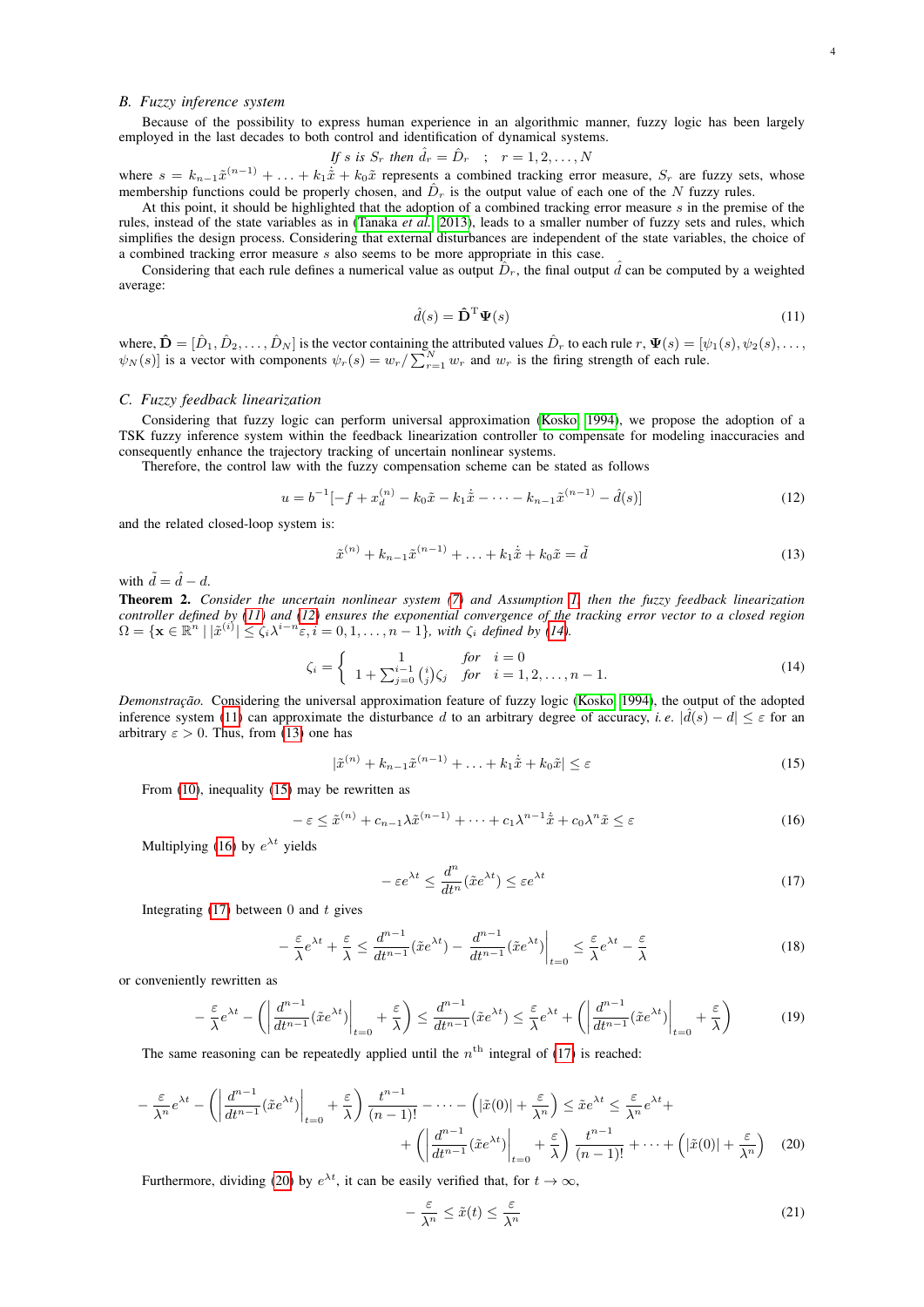Considering the  $(n - 1)$ <sup>th</sup> integral of [\(17\)](#page-3-6)

$$
-\frac{\varepsilon}{\lambda^{n-1}}e^{\lambda t} - \left(\left|\frac{d^{n-1}}{dt^{n-1}}(\tilde{x}e^{\lambda t})\right|_{t=0} + \frac{\varepsilon}{\lambda}\right)\frac{t^{n-2}}{(n-2)!} - \dots - \left(|\dot{x}(0)| + \frac{\varepsilon}{\lambda^{n-1}}\right) \le \frac{d}{dt}(\tilde{x}e^{\lambda t}) \le \frac{\varepsilon}{\lambda^{n-1}}e^{\lambda t} + \left(\left|\frac{d^{n-1}}{dt^{n-1}}(\tilde{x}e^{\lambda t})\right|_{t=0} + \frac{\varepsilon}{\lambda}\right)\frac{t^{n-2}}{(n-2)!} + \dots + \left(|\dot{x}(0)| + \frac{\varepsilon}{\lambda^{n-1}}\right) \tag{22}
$$

and noting that  $d(\tilde{x}e^{\lambda t})/dt = \dot{\tilde{x}}e^{\lambda t} + \tilde{x}\lambda e^{\lambda t}$ , by imposing the bounds [\(21\)](#page-3-8) to [\(22\)](#page-4-0) and dividing again by  $e^{\lambda t}$ , it follows that, for  $t \to \infty$ ,

<span id="page-4-1"></span><span id="page-4-0"></span>
$$
-2\frac{\varepsilon}{\lambda^{n-1}} \le \dot{\tilde{x}}(t) \le 2\frac{\varepsilon}{\lambda^{n-1}}
$$
\n(23)

Now, applying the bounds [\(21\)](#page-3-8) and [\(23\)](#page-4-1) to the  $(n-2)$ <sup>th</sup> integral of [\(17\)](#page-3-6) and dividing once again by  $e^{\lambda t}$ , it follows that, for  $t \to \infty$ .

<span id="page-4-2"></span>
$$
-6\frac{\varepsilon}{\lambda^{n-2}} \le \tilde{x}(t) \le 6\frac{\varepsilon}{\lambda^{n-2}}
$$
\n(24)

The same procedure can be successively repeated until the bounds for  $\tilde{x}^{(n-1)}$  are achieved:

<span id="page-4-3"></span>
$$
-\left[1+\sum_{i=0}^{n-2} \binom{n-1}{i} \zeta_i\right] \frac{\varepsilon}{\lambda} \le \tilde{x}^{(n-1)} \le \left[1+\sum_{i=0}^{n-2} \binom{n-1}{i} \zeta_i\right] \frac{\varepsilon}{\lambda}
$$
(25)

where the coefficients  $\zeta_i$  ( $i = 0, 1, \ldots, n-2$ ) are related to the previously obtained bounds of each  $\tilde{x}^{(i)}$  and can be summarized as in [\(14\)](#page-3-2).<br>In this way, by inspection of the integrals of (17), as well as (21), (23), (24), (25) and the other omitted bounds,

In this way, by inspection of the integrals of [\(17\)](#page-3-6), as well as [\(21\)](#page-3-8), [\(23\)](#page-4-1), [\(24\)](#page-4-2), [\(25\)](#page-4-3) and the other omitted bounds, it follows that the tracking error exponentially converges to the *n*-dimensional box determined by the limits  $|\tilde{x}^{(i)}| \leq$  $\zeta_i \lambda^{i-n} \varepsilon, i = 0, 1, \dots, n-1$ , where  $\zeta_i$  is defined by [\(14\)](#page-3-2).

Corollary 3. *It must be noted that the proposed control scheme provides a smaller tracking error when compared with the conventional feedback linearization controller. By setting the output of the fuzzy inference system to zero,*  $\hat{d}(\tilde{x}) = 0$ , *Theorem* [2](#page-3-9) implies that the resulting bounds are  $|\tilde{x}^{(i)}| \leq \zeta_i \lambda^{i-n} \delta, i = 0, 1, \ldots, n-1$ . Considering that  $\varepsilon < \delta$ , from *the universal approximation feature of*  $\hat{d}$ *, it can be concluded that the tracking error obtained with the fuzzy feedback linearization controller is smaller than the associated with the conventional scheme.*

### IV. NUMERICAL SIMULATIONS

<span id="page-4-4"></span>Numerical simulations are now in focus exploring the controller capability to perform vibration reduction in smart structures. A fourth-order Runge-Kutta scheme is adopted. In all simulations, the material properties presented in Table [I](#page-4-4) are used. These values are chosen in order to match experimental data obtained by [Sittner](#page-7-7) *et al.* [\(1995\)](#page-7-7) for a Cu-Zn-Al-Ni alloy at 373 K (see Figure [2\)](#page-4-5). For the data in Table [I,](#page-4-4) the parameters defined in equation [\(6\)](#page-2-6) assume the values:  $\alpha_2 = 1.240 \times 10^2$  and  $\alpha_3 = 1.450 \times 10^4$ . We further let  $b = 0.866$ , corresponding to a two-bar truss with an initial position  $\varphi_0 = 30^\circ$ . Sampling rates of  $200\Omega/\pi$  for control system and  $1000\Omega/\pi$  for dynamical model are assumed.

|  |  | Tabela I: Material Properties. |
|--|--|--------------------------------|
|--|--|--------------------------------|

| $a_1$ (MPa/K) $a_2$ (MPa) |                       | $a_3$ (MPa)           | $T_M$ (K) $T_A$ (K) |       |
|---------------------------|-----------------------|-----------------------|---------------------|-------|
| 523.29                    | $1.868 \times 10^{7}$ | $2.186 \times 10^{9}$ | 288                 | 364.3 |

<span id="page-4-5"></span>

Figura 2: Stress-strain curve: experimental and predicted by polynomial model.

In order to demonstrate that the adopted control scheme can deal with both modeling inaccuracies and external disturbances, an uncertainty of  $\pm 20\%$  over the values of  $\alpha_2$  and  $\alpha_3$  is considered. Moreover, the periodic excitation is treated as an unknown external disturbance. Under this assumption,  $\gamma \sin(\Omega \tau)$  is not taken into account within the design of the control law. On this basis, it is assumed estimation values as  $\alpha_2 = 10^2$  and  $\alpha_3 = 1.15 \times 10^4$  in the control law.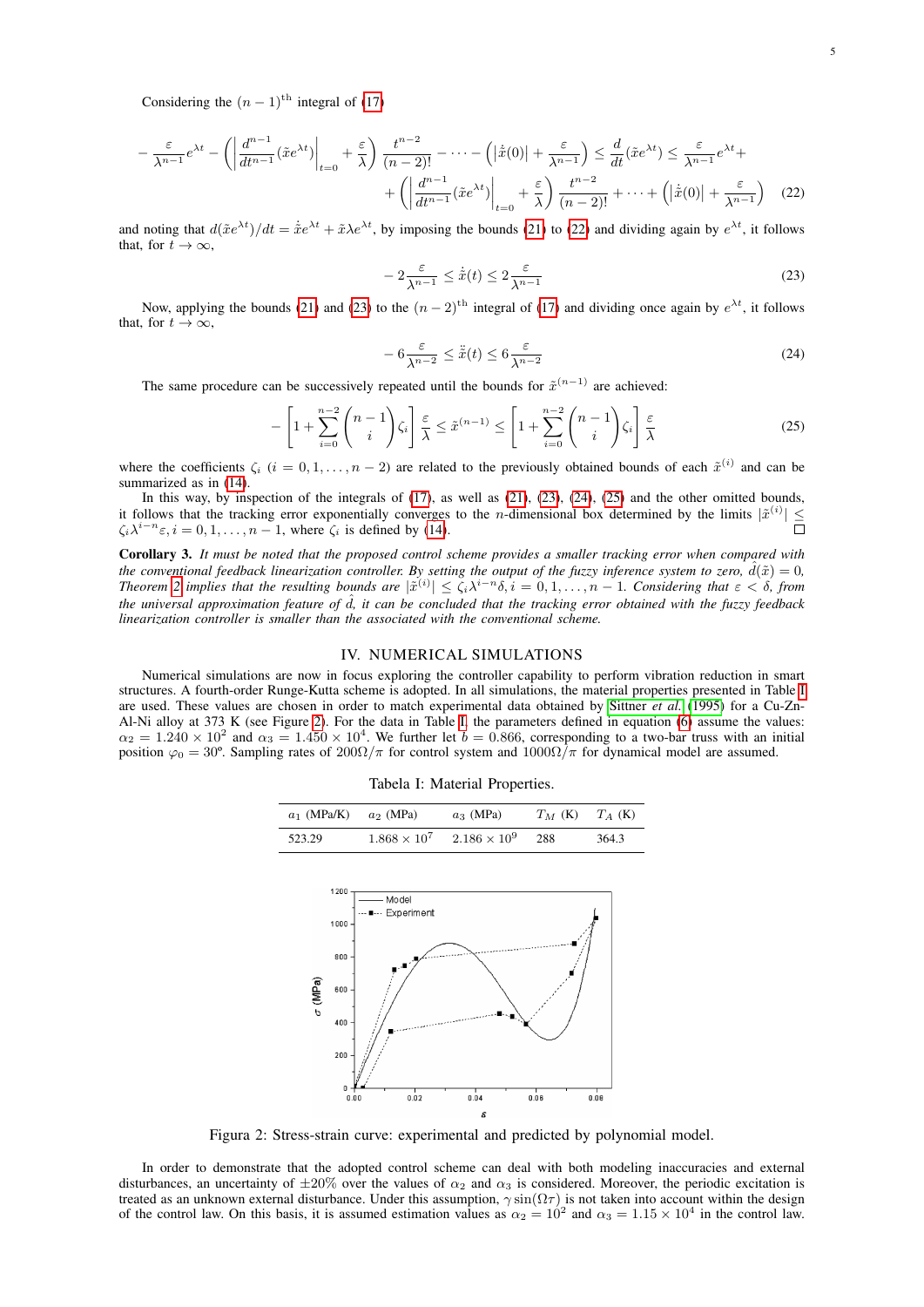The other estimates in f are chosen based on the assumption that model coefficients are perfectly known. Concerning the fuzzy system, trapezoidal (at the borders) and triangular (in the middle) membership functions are adopted for  $S_r$ , with the central values defined respectively as  $C = \{-1.00\,;\ -0.50\,;\ -0.02\,;\ 0.02\,;\ 0.50\,;\ 1.0\} \times 10^{-1}$ . The control parameter  $\lambda$  is defined as  $\lambda = 0.6$ .

The stabilization of the state vector in the neighborhood of one of the equilibrium points of the shape memory two-bar truss (Savi *[et al.](#page-7-3)*, [2002\)](#page-7-3) is carried out. This approach shows that the adopted control scheme can significantly reduce the vibration level and also avoid the undesired snap-through behavior. Figures [3](#page-5-0) and [4](#page-5-1) show the obtained results considering  $x_d = [0.68, 0.0], \theta = 0.69, \Omega = 0.5, \xi = 0.05$  and  $\gamma = 0.020$ . Note that the chaotic behavior with large amplitudes of the uncontrolled respose is replaced by a regular behavior with small amplitudes around the equilibrium point. It should be highlighted that the proposed control law provides a smaller stabilization error, Figure [4,](#page-5-1) when compared with the conventional feedback linearization scheme, Figure [3.](#page-5-0)

<span id="page-5-0"></span>

Figura 3: Controller performance without fuzzy compensation.

<span id="page-5-1"></span>

Figura 4: Controller performance with fuzzy compensation.

## V. CONCLUDING REMARKS

In this paper, a fuzzy feedback linearization controller is considered for vibration reduction in a shape memory two-bar truss. A polynomial constitutive model is assumed to describe the constitutive behavior of the bars. Despite the deceiving simplicity, this model allows an appropriate qualitative description of system dynamics, which can exhibit chaotic behavior. Numerical simulations show the efficacy of the proposed scheme against modeling inaccuracies and external disturbances. The improved performance over the conventional feedback linearization is also demonstrated. It should be highlighted that the controller robustness to modeling inaccuracies is an important issue that allows the use of a simple constitutive model for control purposes.

# VI. ACKNOWLEDGEMENTS

The authors would like to acknowledge the support of the Brazilian Research Agencies CNPq, CAPES and FAPERJ, and through the INCT-EIE (National Institute of Science and Technology - Smart Structures in Engineering) the CNPq and FAPEMIG. The German Academic Exchange Service (DAAD) and the Air Force Office for Scientific Research (AFOSR) are also acknowledged.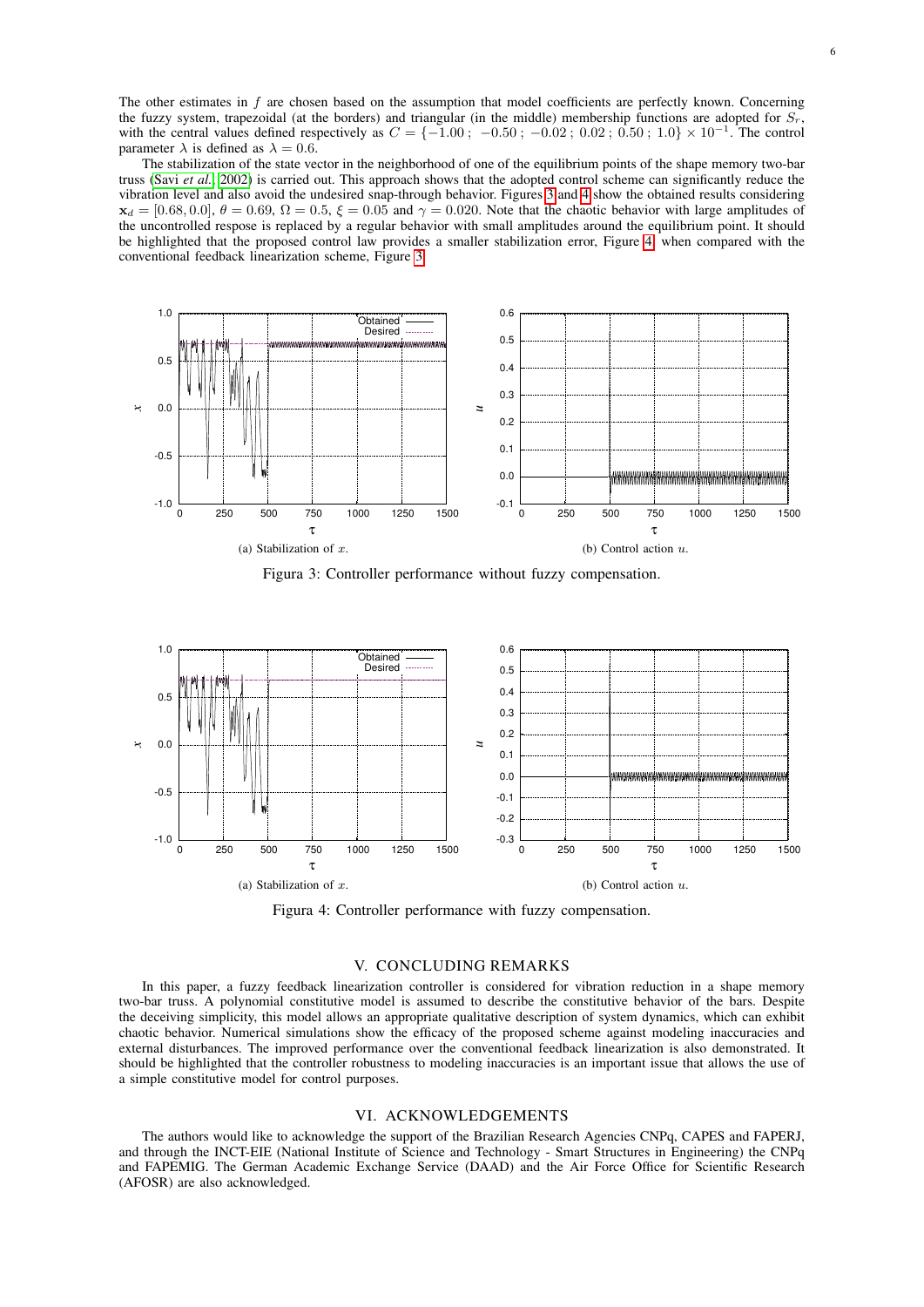## REFERÊNCIAS

- <span id="page-6-11"></span>Auricchio, F. and Petrini, L., 2004a. "A three-dimensional model describing stress-temperature induced solid phase transformations: solution algorithm and boundary value problems". *International Journal for Numerical Methods in Engineering*, Vol. 61, No. 6, pp. 807–836.
- <span id="page-6-12"></span>Auricchio, F. and Petrini, L., 2004b. "A three-dimensional model describing stress-temperature induced solid phase transformations: thermomechanical coupling and hybrid composite applications". *International Journal for Numerical Methods in Engineering*, Vol. 61, No. 5, pp. 716–737.
- <span id="page-6-10"></span>Auricchio, F. and Sacco, E., 1999. "A temperature-dependent beam for shape-memory alloys: Constitutive modelling, finite-element implementation and numerical simulations". *Computer Methods in Applied Mechanics and Engineering*, Vol. 174, No. 1–2, pp. 171–190.
- <span id="page-6-5"></span>Auricchio, F. and Taylor, R.L., 1996. "Shape memory alloy superelastic behavior: 3D finite element simulations". In *Proceedings of the 3rd International Conference on Intelligent Materials*. Lyon, France.
- <span id="page-6-8"></span>Bandeira, E.L., Savi, M.A., Monteiro Jr., P.C.C. and Netto, T.A., 2006. "Finite element analysis of shape memory alloy adaptive trusses with geometrical nonlinearities". *Archive of Applied Mechanics*, Vol. 76, No. 3-4, pp. 133–144.
- <span id="page-6-16"></span>Bazant, Z.P. and Cedolin, L., 2010. *Stability of Structures: Elastic, Inelastic, Fracture, and Damage Theories*. World Scientific Publishing Company, Singapore.
- <span id="page-6-22"></span>Bessa, W.M., Kreuzer, E., Lange, J., Pick, M.A. and Solowjow, E., 2017. "Design and adaptive depth control of a micro diving agent". *IEEE Robotics and Automation Letters*, Vol. 2, No. 4, pp. 1871–1877. doi:10.1109/LRA.2017.2714142.
- <span id="page-6-23"></span>Bessa, W.M., Brinkmann, G., Duecker, D.A., Kreuzer, E. and Solowjow, E., 2018. "A biologically inspired framework for the intelligent control of mechatronic systems and its application to a micro diving agent". *Mathematical Problems in Engineering*, Vol. 2018, pp. 1–16. doi:10.1155/2018/9648126.
- <span id="page-6-17"></span>Bessa, W.M., 2005. *Controle por Modos Deslizantes de Sistemas Dinâmicos com Zona Morta Aplicado ao Posicionamento de ROVs*. Tese (D.Sc.), COPPE/UFRJ, Rio de Janeiro, Brasil.
- <span id="page-6-18"></span>Bessa, W.M. and Barrêto, R.S.S., 2010. "Adaptive fuzzy sliding mode control of uncertain nonlinear systems". *Controle & Automação*, Vol. 21, No. 2, pp. 117–126.
- <span id="page-6-20"></span>Bessa, W.M., De Paula, A.S. and Savi, M.A., 2012. "Sliding mode control with adaptive fuzzy dead-zone compensation for uncertain chaotic systems". *Nonlinear Dynamics*, Vol. 70, No. 3, pp. 1989–2001.
- <span id="page-6-21"></span>Bessa, W.M., De Paula, A.S. and Savi, M.A., 2014. "Adaptive fuzzy sliding mode control of a chaotic pendulum with noisy signals". *Zeitschrift fur Angewandte Mathematik und Mechanik*, Vol. 94, No. 3, pp. 256–263. doi:10.1002/ zamm.201200214.
- <span id="page-6-19"></span>Bessa, W.M., Dutra, M.S. and Kreuzer, E., 2005. "Thruster dynamics compensation for the positioning of underwater robotic vehicles through a fuzzy sliding mode based approach". In *COBEM 2005 – Proceedings of the 18th International Congress of Mechanical Engineering*. Ouro Preto, Brasil.
- <span id="page-6-24"></span>Bessa, W.M., Otto, S., Kreuzer, E. and Seifried, R., 2019. "An adaptive fuzzy sliding mode controller for uncertain underactuated mechanical systems". *Journal of Vibration and Control*, Vol. 25, No. 9, pp. 1521–1535. doi:10.1177/ 1077546319827393.
- <span id="page-6-14"></span>Bhattacharyya, A., Faulkner, M.G. and Amalraj, J.J., 2000. "Finite element modeling of cyclic thermal response of shape memory alloy wires with variable material properties". *Computational Materials Science*, Vol. 17, No. 1, pp. 93–104.
- <span id="page-6-9"></span>Collet, M., Foltête, E. and Lexcellent, C., 2001. "Analysis of the behavior of a shape memory alloy beam under dynamical loading". *European Journal of Mechanics A – Solids*, Vol. 20, No. 4, pp. 615–630.
- <span id="page-6-25"></span>Dos Santos, J.D.B. and Bessa, W.M., 2019. "Intelligent control for accurate position tracking of electrohydraulic actuators". *Electronics Letters*, Vol. 55, No. 2, pp. 78–80. doi:10.1049/el.2018.7218.
- <span id="page-6-29"></span>Falk, F., 1980. "Model free energy, mechanics, and thermodynamics of shape memory alloys". *Acta Metallurgica*, Vol. 28, No. 12, pp. 1773–1780.
- <span id="page-6-31"></span>Kosko, B., 1994. "Fuzzy systems as universal approximators". *IEEE Transactions on Computers*, Vol. 43, No. 11, pp. 1329–1333.
- <span id="page-6-7"></span>La Cava, C.A.P.L., Savi, M.A. and Pacheco, P.M.C.L., 2004. "A nonlinear finite element method applied to shape memory bars". *Smart Materials and Structures*, Vol. 13, No. 5, pp. 1118–1130.
- <span id="page-6-6"></span>Lagoudas, D.C., Moorthy, D., Qidwai, M.A. and Reddy, J.N., 1997. "Modeling of the thermomechanical response of active laminates with SMA strips using the layerwise finite element method". *Journal of Intelligent Material Systems and Structures*, Vol. 8, No. 6, pp. 476–488.
- <span id="page-6-1"></span>Lagoudas, D.C., 2008. *Shape Memory Alloys: Modeling and Engineering Applications*. Springer-Verlag, New York.
- <span id="page-6-15"></span>Liew, K., Kitipornchai, S., Ng, T.Y. and Zou, G.P., 2002. "Multi-dimensional superelastic behavior of shape memory alloys via nonlinear finite element method". *Engineering Structures*, Vol. 24, No. 1, pp. 51–57.
- <span id="page-6-26"></span>Lima, G.S., Bessa, W.M. and Trimpe, S., 2018. "Depth control of underwater robots using sliding modes and gaussian process regression". In *LARS 2018 – Proceedings of the Latin American Robotic Symposium*. João Pessoa, Brazil. doi:10.1109/LARS/SBR/WRE.2018.00012.
- <span id="page-6-28"></span>Lima, G.S., Porto, D.R., de Oliveira, A.J. and Bessa, W.M., 2021. "Intelligent control of a single-link flexible manipulator using sliding modes and artificial neural networks". *Electronics Letters*, Vol. 57, No. 23, pp. 869–872. doi:10.1049/ ell2.12300.
- <span id="page-6-27"></span>Lima, G.S., Trimpe, S. and Bessa, W.M., 2020. "Sliding mode control with gaussian process regression for underwater robots". *Journal of Intelligent & Robotic Systems*, Vol. 99, No. 3, pp. 487–498. doi:10.1007/s10846-019-01128-5.
- <span id="page-6-3"></span>Machado, L.G. and Savi, M.A., 2003. "Medical applications of shape memory alloys". *Brazilian Journal of Medical and Biological Research*, Vol. 36, No. 6, pp. 683–691.
- <span id="page-6-13"></span>Masud, A., Panahandeh, M. and Aurrichio, F., 1997. "A finite-strain finite element model for the pseudoelastic behavior of shape memory alloys". *Computer Methods in Applied Mechanics and Engineering*, Vol. 148, No. 1–2, pp. 23–37. Muller, I., 1991. "On the pseudo-elastic hysteresis". *Acta Metallurgical Materials*, Vol. 39, No. 3, pp. 263–271.
- <span id="page-6-30"></span><span id="page-6-0"></span>Otsuka, K. and Ren, X., 1999. "Recent developments in the research of shape memory alloys". *Intermetallics*, Vol. 7, No. 5, pp. 511–528.
- <span id="page-6-2"></span>Paiva, A. and Savi, M.A., 2006. "An overview of constitutive models for shape memory alloys". *Mathematical Problems in Engineering*, Vol. 2006, p. 56876.
- <span id="page-6-4"></span>Rogers, C.A., 1995. "Intelligent materials". *Scientific American*, Vol. 273, No. 3, pp. 154–157.